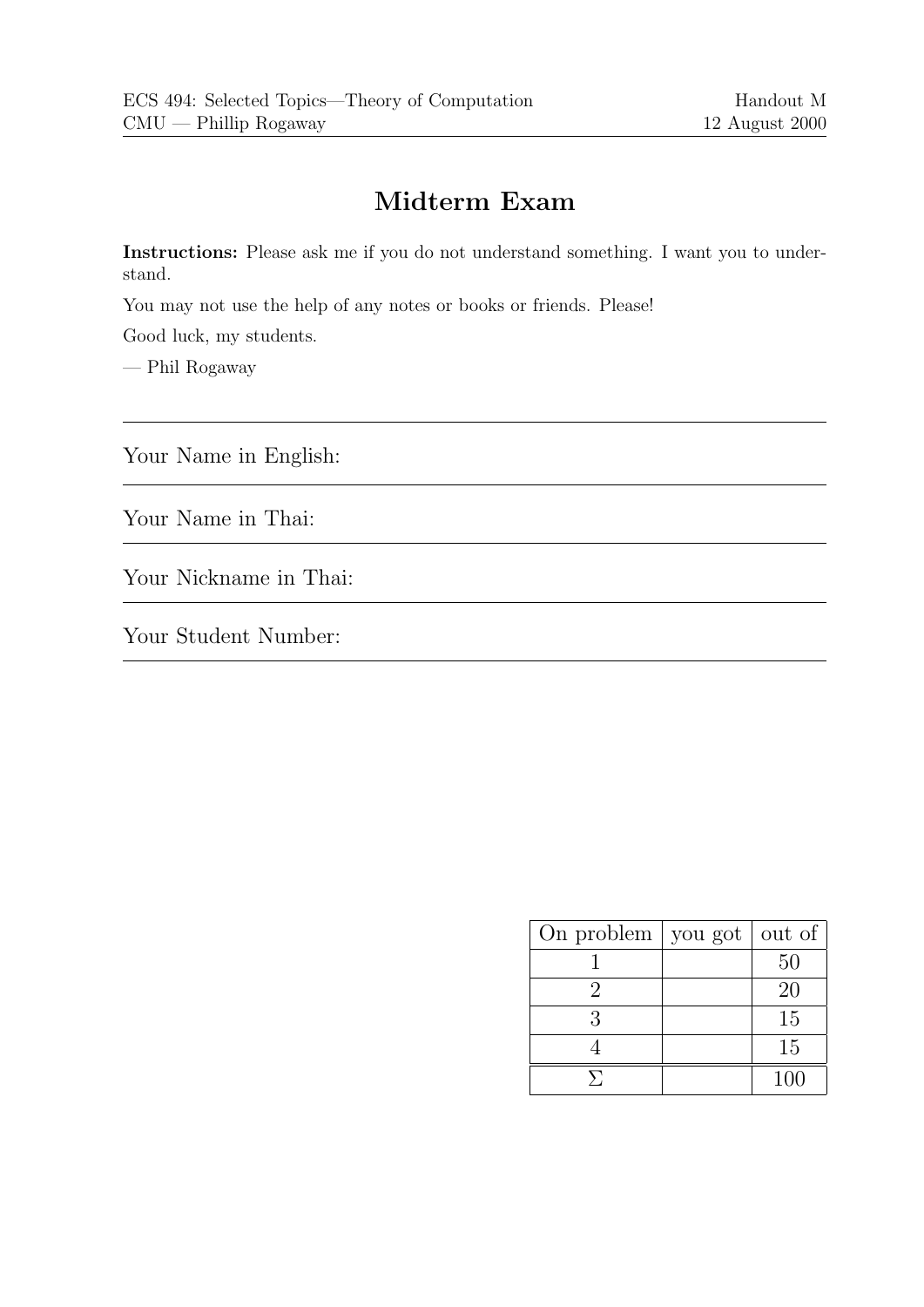## 1 Short Answer [50 points]

1. Draw a 3-state DFA for the language of all binary strings which encode numbers divisible by 3; that is,  $L = 0$ <sup>\*</sup>{ $\varepsilon$ , 11, 110, 1001, · · ·}.

2. Draw a 4-state DFA for the language:

 $L = \{x \in \{a, b\}^* : \text{the number of times } ab \text{ appears in } x \text{ is even}\}.$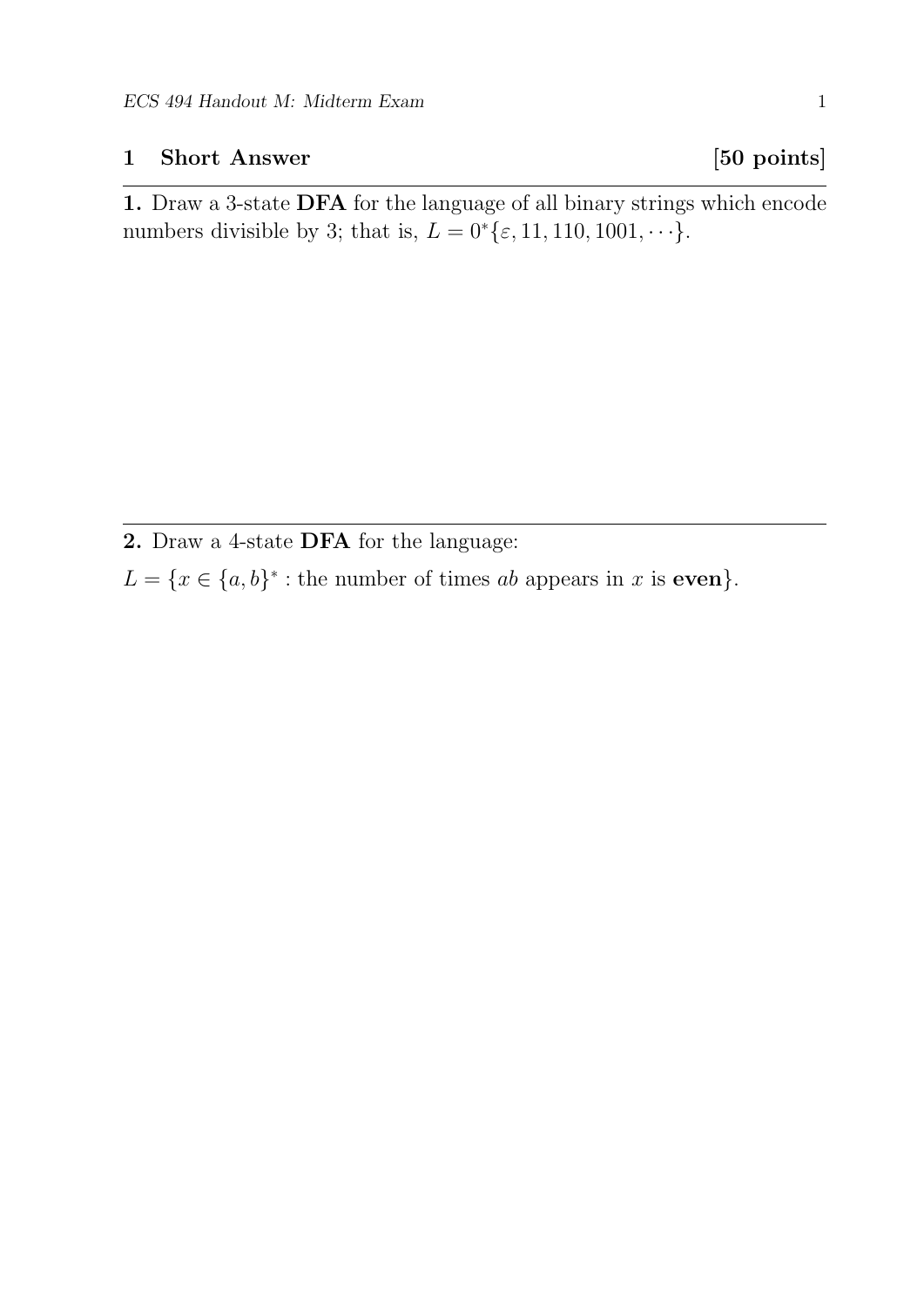3. Write a regular expression for the language:  $L = \{x \in \{a, b\}^* : |x| \text{ is even and its first character is } a\}.$ 

4. Write the following language as simply as you can:  $(a \cup abb^*a \cup bba \cup bb^*)^* =$ 

5. List the first five strings, in lexicographic order, in the complement of  $(a \cup ab)^*$ .

(For taking the complement, the alphabet is  $\Sigma = \{a, b\}$ . Remember that the lexicographic order of  $\{a, b\}^* = \{\varepsilon, a, b, aa, ab, ba, bb, aaa, aab, \ldots\}$ .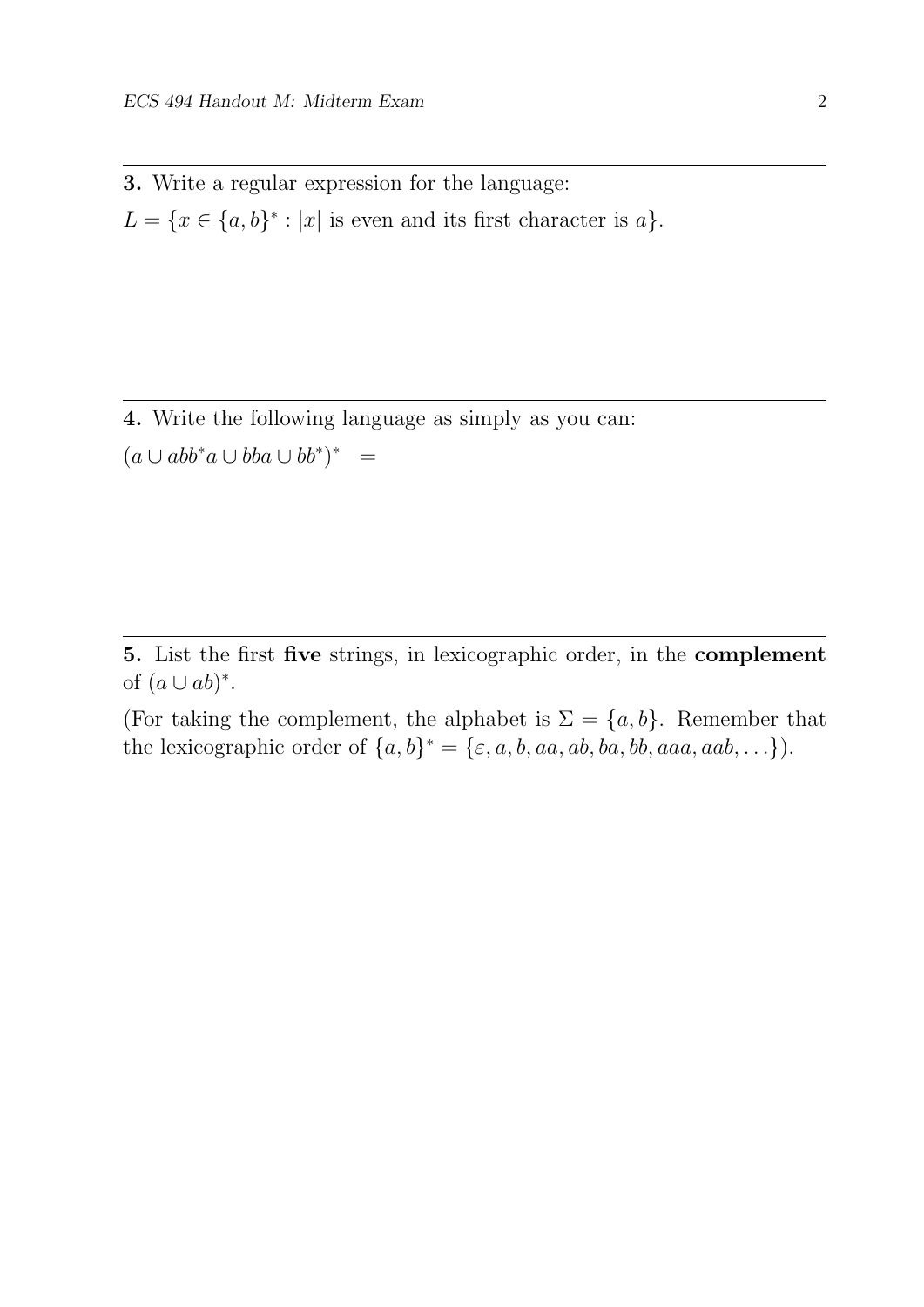6. Using the construction seen in class, convert the following NFA into a DFA for the same language:

<sup>7.</sup> Using the construction seen in class, convert the following NFA into a regular expression for the same language: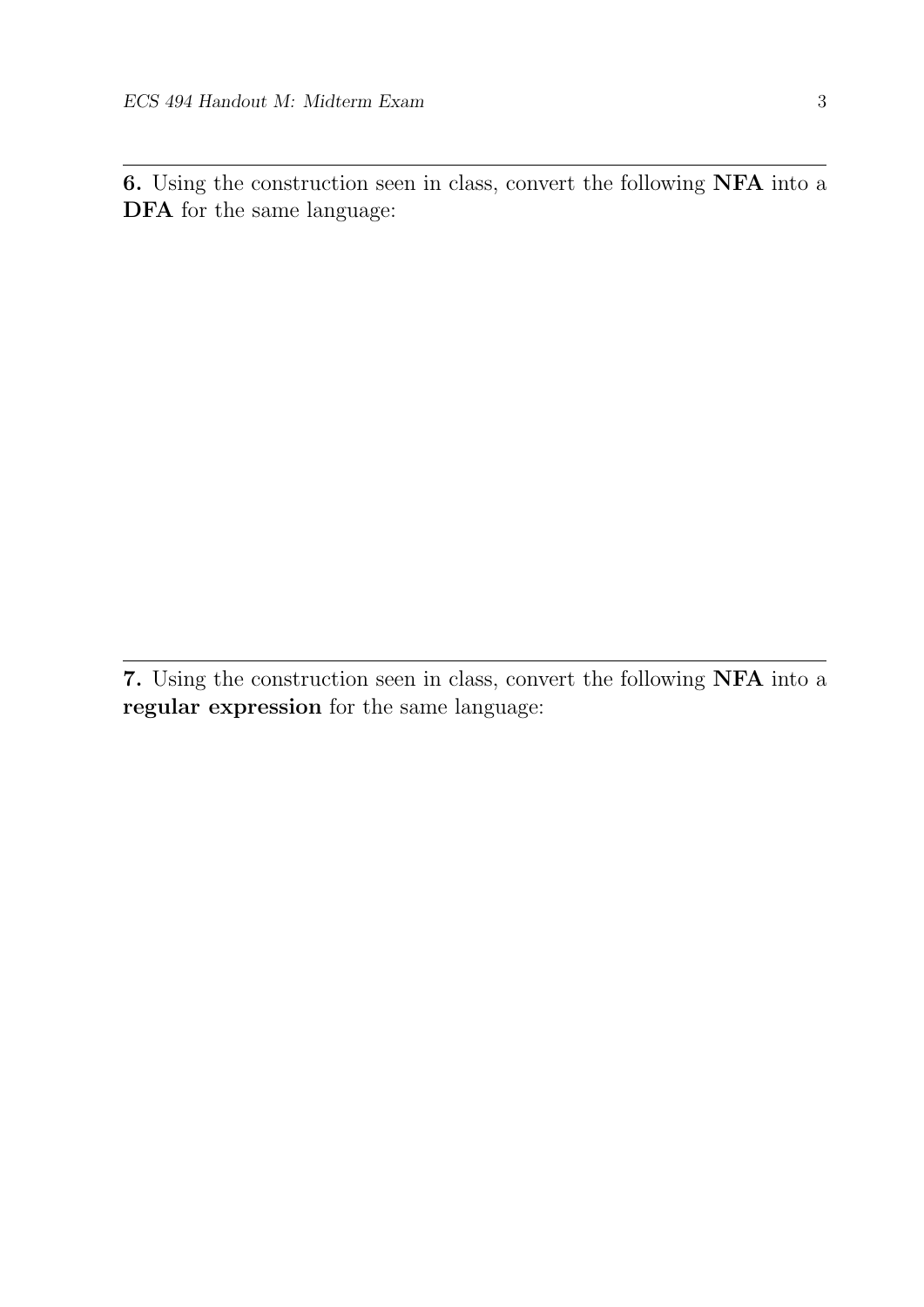**8.** You are given DFAs  $M_1 = (Q_1, \Sigma, \delta_1, q_1, F_1)$  and  $M_2 = (Q_2, \Sigma, \delta_2, q_2, F_2)$ . Suppose you want to construct a DFA  $M = (Q, \Sigma, \delta, q_0, F)$  for the language  $L(M_1) - L(M_2)$ .

(By  $L(M_1) - L(M_2)$  I mean set difference — the set of all strings in  $L(M_1)$ ) which are **not** in  $L(M_2)$ .)

Suppose you use the **product construction**, so  $Q = Q_1 \times Q_2$ . Then the final state set,  $F$ , for the machine  $M$  will be:

 $F = \{(p, q) \in Q_1 \times Q_2 : |$ 

9. Given a DFA  $M = (Q, \Sigma, \delta, q_0, F)$ , describe a DFA or NFA,  $M' =$  $(Q', \Sigma, \delta', q'_0, F'), \underline{\text{such}} \text{ that } L(\underline{M'}) = L(M) \cup \{\epsilon\}.$  (Please say if you are trying to give a  $|DFA|$  or an  $|NFA|$ .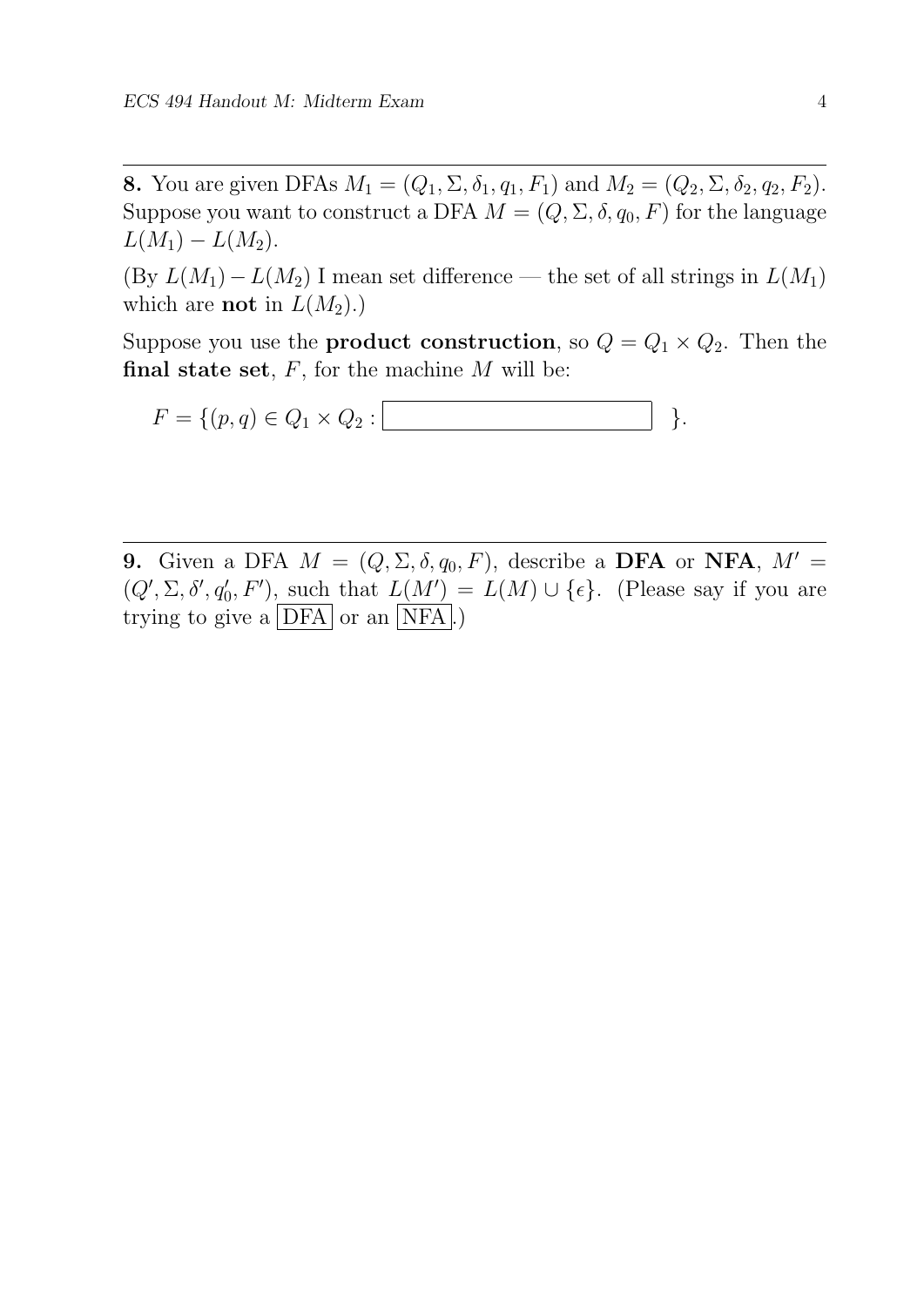### 2 Justified True or False [20 points]

Put an X through the correct box. When it says "Explain" provide a brief (but convincing) justification. Where appropriate, make this justification a counterexample.

1. For every *n*, the language  $L_n = \{0^i1^i : i \leq n\}$  is regular.

Explain:

**2.** If  $L^*$  is regular, then  $L$  is regular, too. True False Explain:

**3.**  $L = \{a^i b^{i+j} c^j : i, j \ge 0\}$  is regular. True False Explain:

4. Every regular language can be accepted by some NFA which has exactly 15 final states. Explain: True False

True False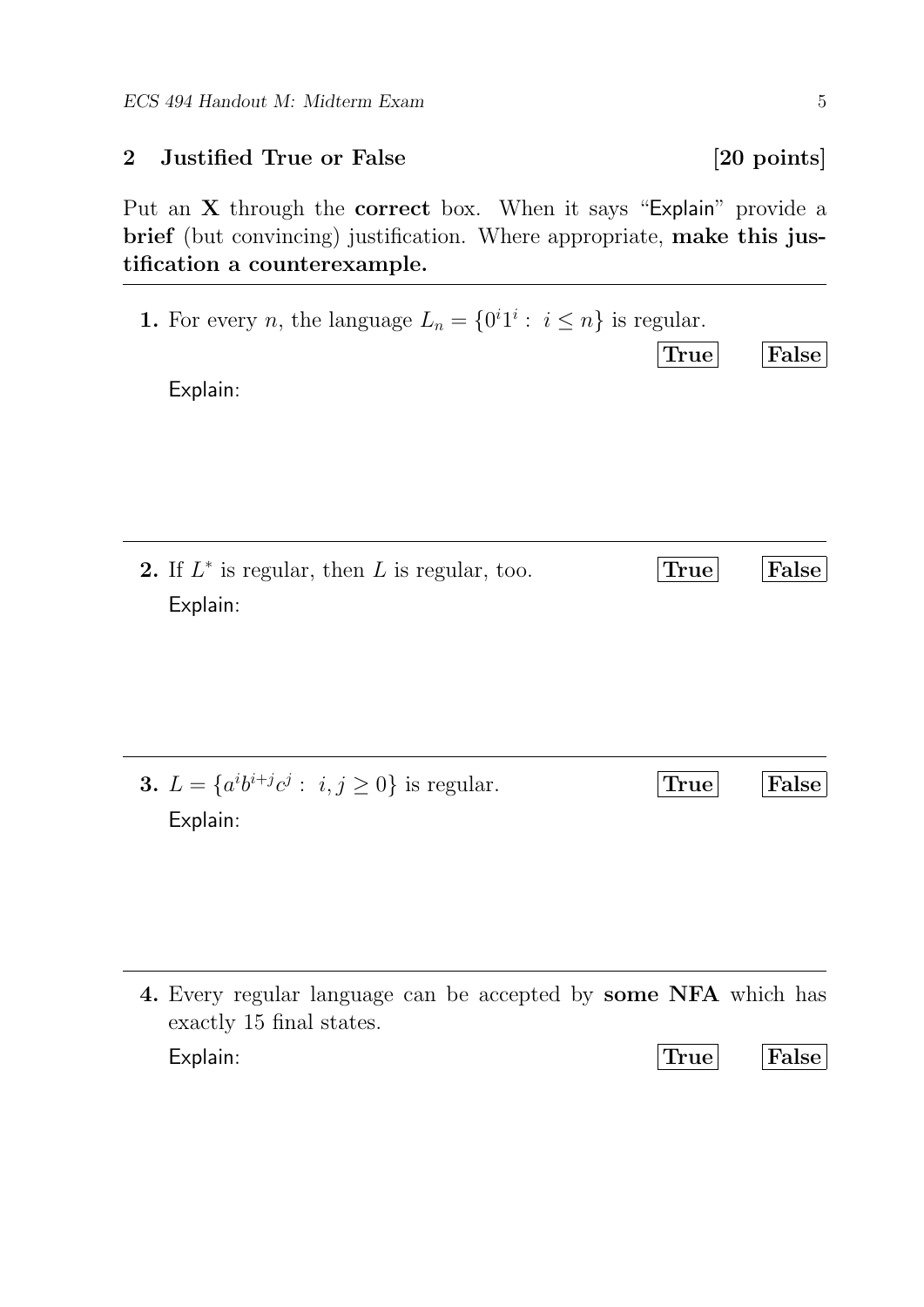# 3 A Lower Bound on DFA Size [15 points]

Let  $L = \{a, aa, aaa\}$ . Prove that L can not be recognized by a 4-state DFA. The alphabet is  $\Sigma = \{a\}.$